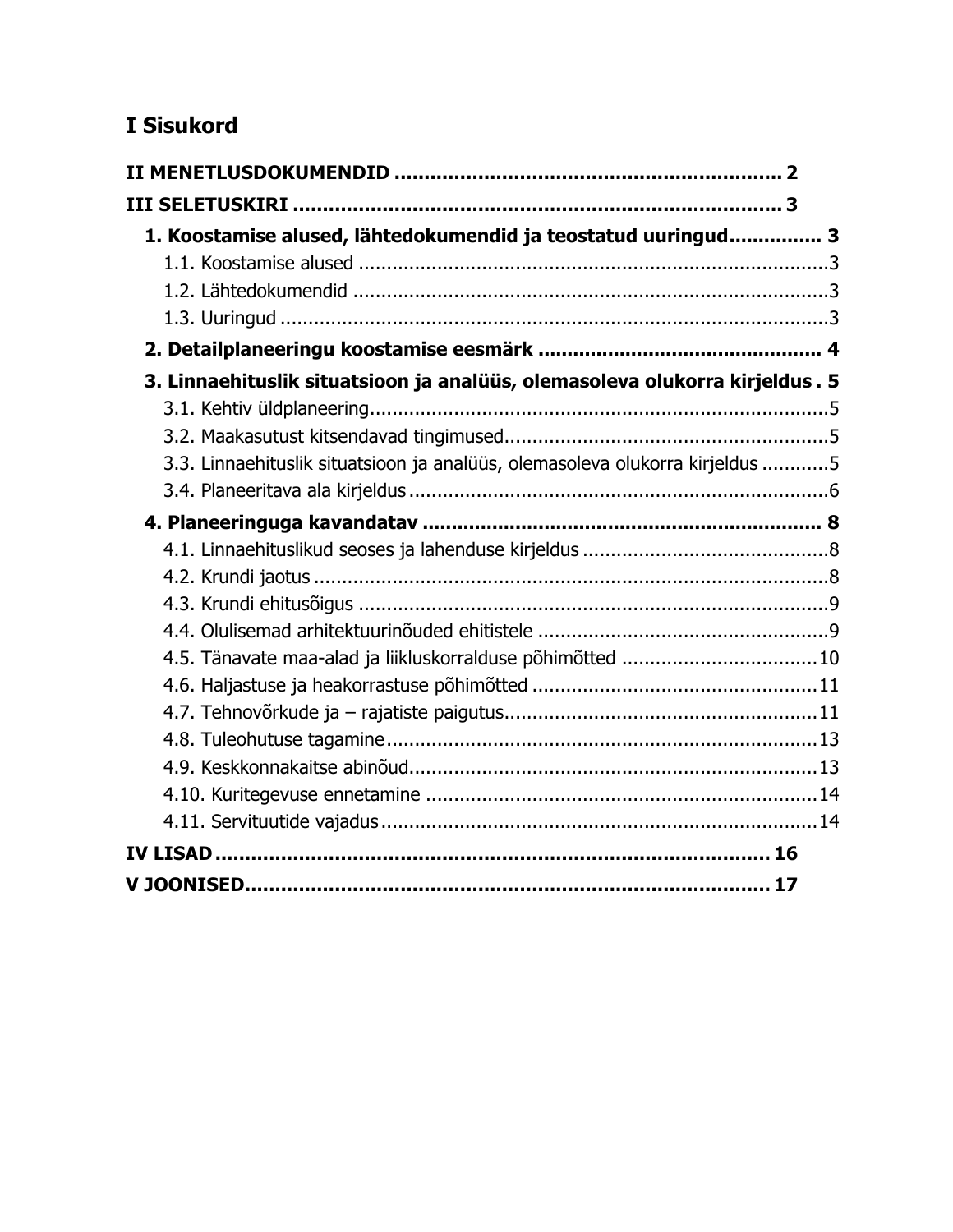# **II Menetlusdokumendid**

1. Saue Vallavalitsuse korraldus 21.06.2011 nr 411 "Laagri aleviku Kuuse tn 47 ja 51 kinnistute ning lähiala detailplaneeringu algatamine ning keskkonnamõju strateegilise hindamise mittealgatamine".

2. Ajalehe väljavõtted detailplaneeringu algatamise kohta:

- · Eesti Päevaleht 29.07.2011
- Koduvald, august 2011 (nr 7)
- Ametlikud teadaanded, 27.07.2011;  $\bullet$

3. Kuuse tn 47 ja 51 kinnistute detailplaneeringu läbivaatamise protokoll, 07.10.2011.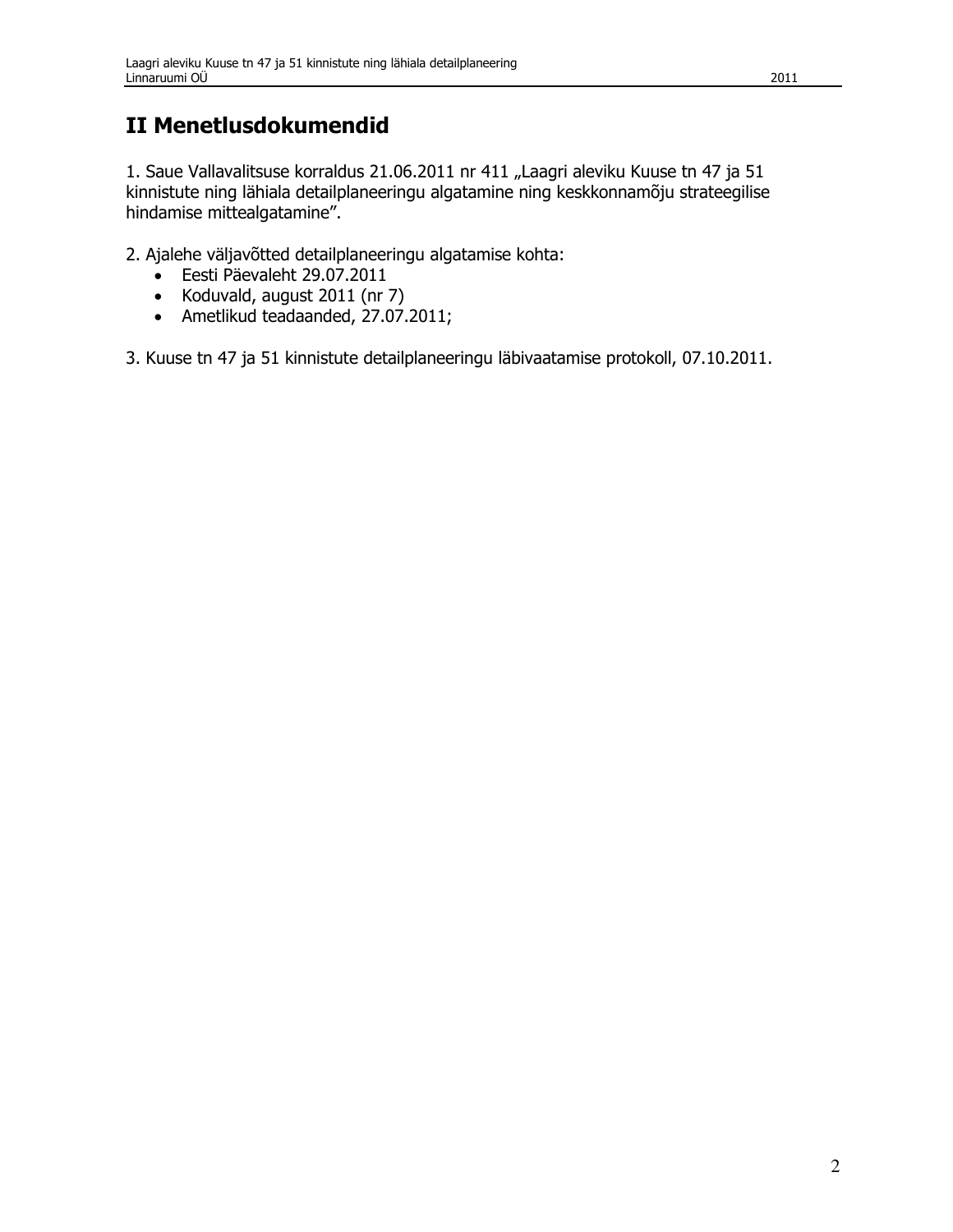# **III Seletuskiri**

## 1. Koostamise alused, lähtedokumendid ja teostatud uuringud

### 1.1. Koostamise alused

Detailplaneeringu koostamise alusteks on:

- planeerimisseadus;
- Saue valla ehitusmäärus:
- Saue Vallavalitsuse korraldus 21.06.2011 nr 411 "Laagri aleviku Kuuse tn 47 ja 51 kinnistute ning lähiala detailplaneeringu algatamine ning keskkonnamõju strateegilise hindamise mittealgatamine".

Planeeritav ala jääb Vae tn 14 ja 16 kinnistute detailplaneering koosseisu, eelmainitud detailplaneering on kehtestatud Saue Vallavolikogu 22.05.2003 otsusega nr 030. Saue lubati muuta eelmainitud detailplaneeringut Vallavolikogu 22.12.2005 otsusega nr 130 eesmärgiga muuta kruntide täisehitamise protsenti. Saue Vallavalitsuse 4.01.2005 korraldusega nr 07 algatati Laagri alevikus Vae tn 16 kinnistul detailplaneeringu koostamine ning see kehtestati Saue Vallavolikogu 10.10.2005 otsusega nr 088. Käesolev detailplaneering muudab 2003 aastal kehtestatud detailplaneeringut Kuuse tn 47 ja 51 ulatuses.

## 1.2. Lähtedokumendid

Detailplaneeringu koostamise lähtedokumentideks on:

- Saue valla kehtiv üldplaneering, kehtestatud Saue Vallavolikogu määrusega nr 006 25.augustil 2005 aastal;
- Saue Vallavolikogu poolt 22.04.2010 otsusega nr 023 algatatud Saue valla  $\omega_{\rm{max}}$ üldplaneering ja keskkonnamõju strateegiline hindamine;
- $\omega_{\rm{max}}$ Saue valla ühisveevärgi- ja kanalisatsiooni arengukava 2009-2020;
- teemaplaneering  $\mathbf{L}^{\text{max}}$ Harju maakonna "Asutust ja maakasutust suunavad keskkonnatingimused";
- EVS 809-1:2002 Kuritegevuse ennetamine. Linnaplaneerimine ja arhitektuur. Osa 1:  $\sim 100$ Linnaplaneerimine:
- EVS 843:2003 Linnatänavad;
- EVS 812-2:2005 Ehitiste tuleohutus. Osa 6: Tuletõrie veevarustus;
- EVS 840:2009 Radooniohutu hoone projekteerimine;
- EVS 894:2008 Loomulik valgustus elu- ja bürooruumides;
- Ühisveevärgi- ja kanalisatsiooni seadus;
- $\omega_{\rm{max}}$ Teised kehtivad õigusaktid ja normdokumendid.

## 1.3. Uuringud

Detailplaneeringu koostamiseks on tehtud järgmised uuringud:

planeeritava ala topo-geodeetilise mõõdistuse OÜ Aakermaa (töö nr 1703) 2010. aasta veebruaris.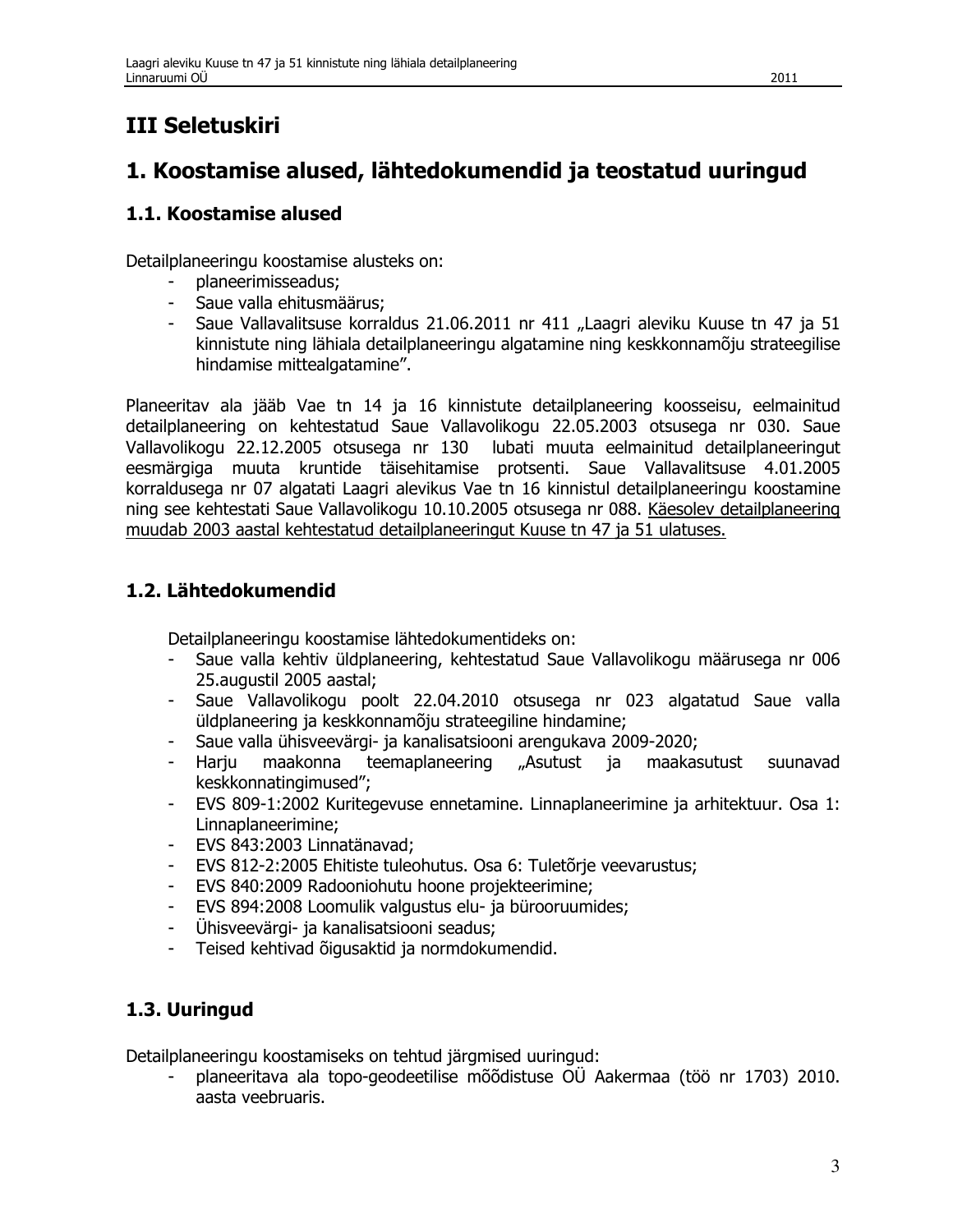## 2. Detailplaneeringu koostamise eesmärk

Kuuse tn 47 (kat.tunnus: 72701:005:0268) ja Kuuse tn 51 (kat.tunnus: 72701:005:3100) kinnistute ja lähiala detailplaneeringu koostamise eesmärk on kinnistute kruntimine, maa sihtotstarbe osaline muutmine äri- ja tootmismaaks ning ehitusõiguse ulatuse ja hoonestustingimuste määramine äri- ja tootmishoonete rajamiseks.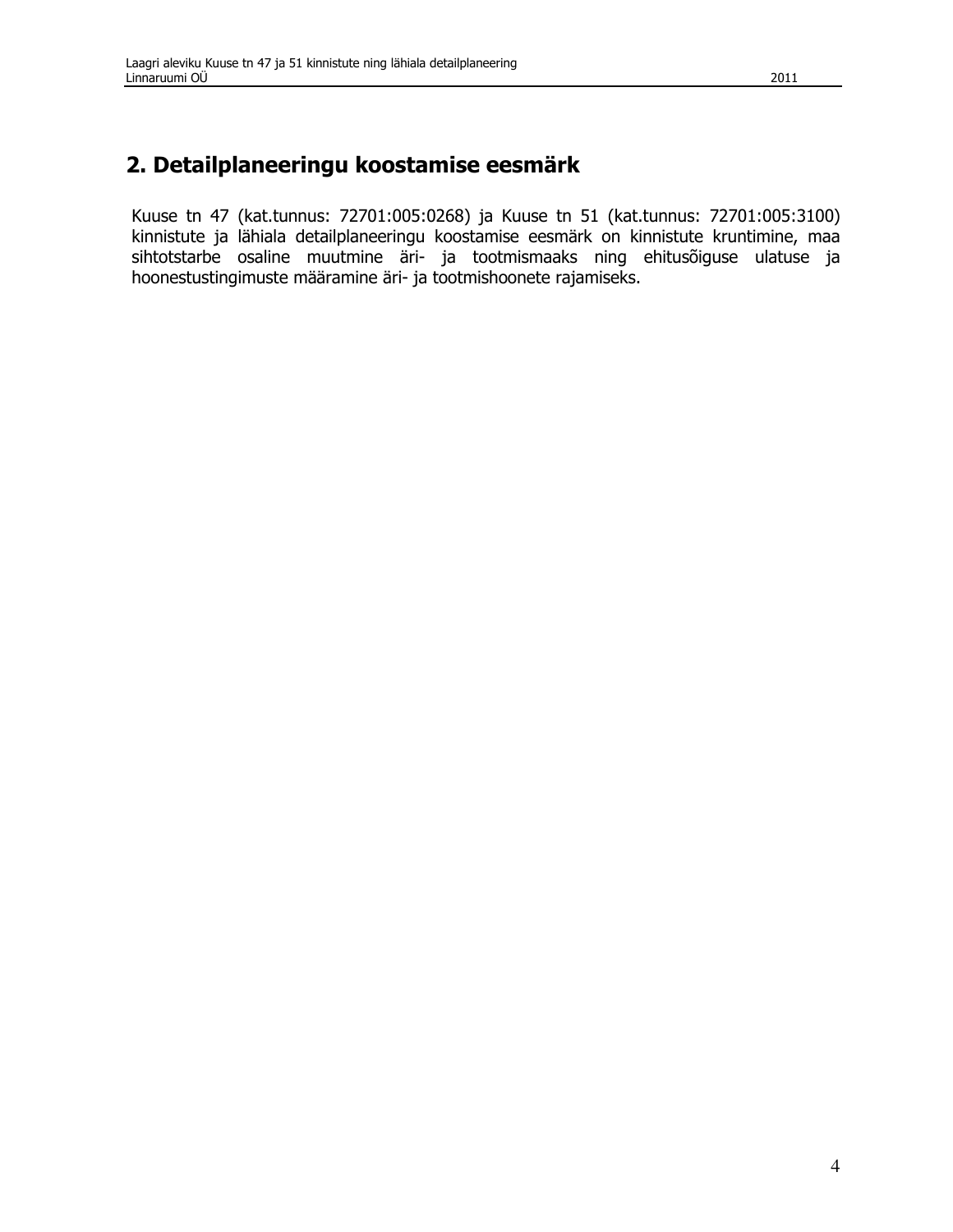## 3. Linnaehituslik situatsioon ja analüüs, olemasoleva olukorra kirjeldus

## 3.1. Kehtiv üldplaneering

Saue valla kehtiva üldplaneeringu kohaselt (kehtestatud Saue Vallavolikogu määrusega nr 006 25.augustil 2005 aastal) jääb planeeringuala tiheasustusalale, maakasutuse juhtfunktsiooniks on äri- ja tootmismaa.

Lähtuvalt eeltoodust on koostatava planeeringu lahenduse puhul tegu kehtiva üldplaneeringuga kooskõlas oleva detailplaneeringuga.

## 3.2. Maakasutust kitsendavad tingimused

Maakasutust planeeritaval alal kitsendavad järgmiste olemasolevate tehnorajatiste kaitsevööndid:

- gaasitorustiku kaitsevöönd koridoris laiusega 2 m;  $\omega_{\rm{max}}$
- veetorustiku kaitsevöönd koridoris laiusega 4 m;
- reoveetorustiku kaitsevöönd koridoris laiusega 4 m;
- elektri madalpingekaabli kaitsevöönd koridoris laiusega 2 m.

### 3.3. Linnaehituslik situatsioon ja analüüs, olemasoleva olukorra kirjeldus

Planeeritav ala asub Saue vallas, Laagri alevikus jäädes Tallinna linna piirist ca 1,3 km kaugusele. Planeeritava ala kontaktvöönd on polüfunktsionaalse maakasutusega:

- domineerivad äri- ja tootmismaa sihtotstarbelised krundid (planeeritavast alast  $\omega_{\rm{max}}$ lääne- ja lõuna suunas (Tallinn-Pärnu-Ikla maantee äärne);
- $\omega$  . vähemal määral on ka elamumaa sihtotstarbelisi krunte /planeeritavast alast põhja ja ida suunas (Laagri aleviku elamupiirkond).

Planeeritava ala kontaktvööndi jäävad hooned on ehitatud:

- valdavalt viimasel kümnendil on toimunud aktiivne äri- ja tootmishoonete rajamine, tegu on valdavalt kuni 2-3-korruseliste kaasaegse arhitektuurikeelega hoonetega (näiteks: Laagri maksimarket, Bauhof jm);
- viimase 50 aasta jooksul on rajatud nii 2 kuni 5-korruselisi korterelamuid  $\omega$  . (Redise ja Avamaa tänavate äärde) kui ka kuni 2-korruselisi üksikelamuid (valdavalt viimase kahekümne aasta jooksul). Eluhoonetel ühtne arhitektuurne keel ja ehitusjooned valdavalt puuduvad.

Planeeritav ala asub logistiliselt soodsalt arvestades nii Tallinna linna kui ka Tallinn-Pärnu-Ikla põhimaantee ja raudtee vahetut lähedust. Planeeringualast ca 70 m kaugusele lõunasse jääb rongipeatus "Urda" ja ca 300m kaugusele bussipeatus "Laagri maksimarket".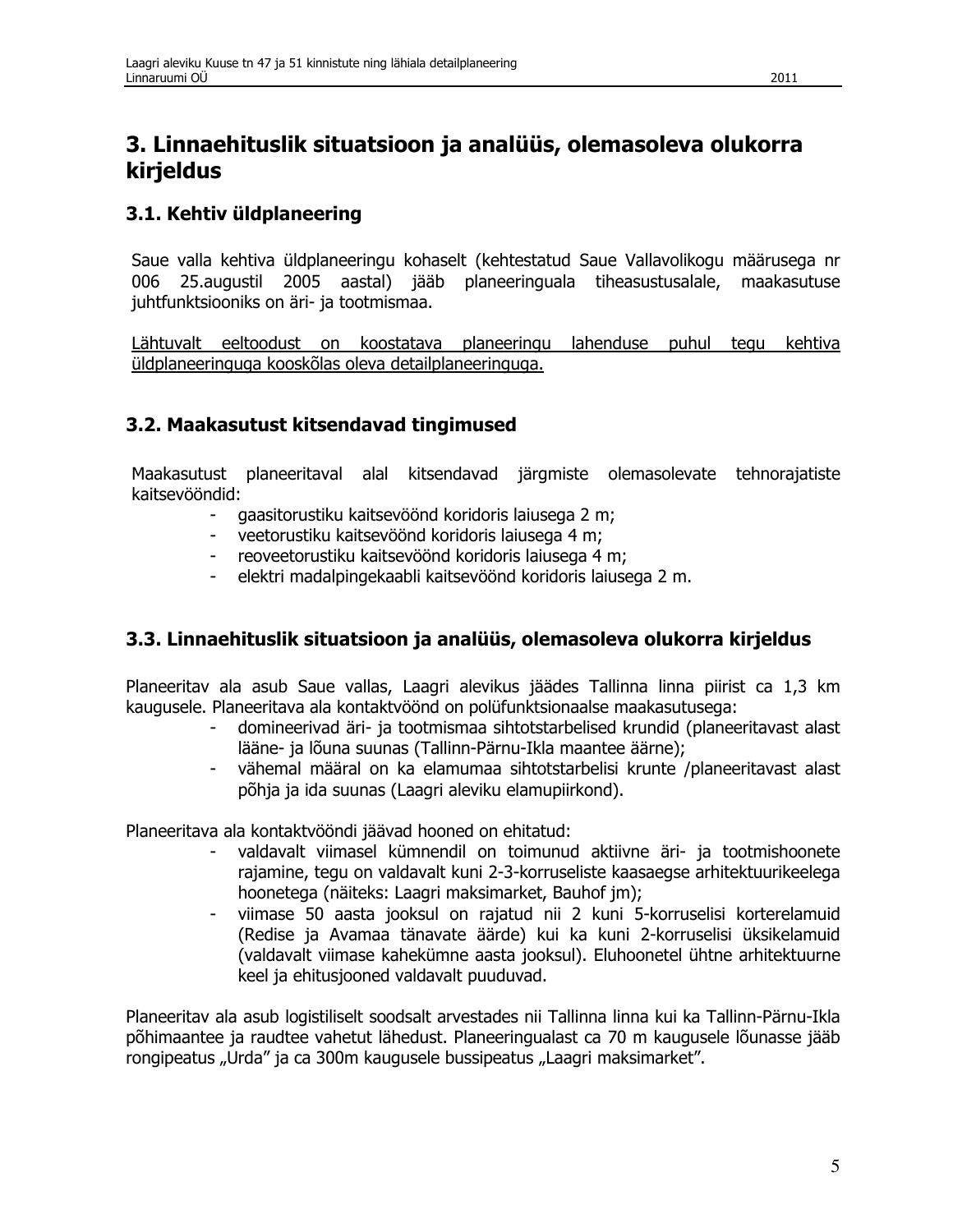Planeeritava ala kontaktvööndi jääb hulgaliselt kõrghaljastatud rohealasid (maatulundusmaa sihtotstarbega, jäävad valdavalt planeeritavast alast lääne suunas).

Planeeritava ala kontaktvööndi jääb mitmeid varemkehtestatud ja osaliselt realiseeritud detailplaneeringuid. Kehtestatud detailplaneeringud:

- Laagri aleviku Sillaotsa III ja Tõnu-Hansu V kinnistute detailplaneering. Kehtestatud 29.03.2010 otsusega nr 019. Detailplaneeringu eesmärgiks on planeeritava ala planeerimine ärimaaks ja anda ehitusõigus ia hoonestustingimused kuni 3-korruselise ärihoone ja 1- korruselise tanklahoone rajamiseks;
- Laagri aleviku Pärnu mnt 556a ja Pärtle-Tõnu 2 kinnistute detailplaneering. Kehtestatud 13.10.2009 korraldusega nr 661. Detailplaneeringu koostamise eesmärgiks oli kinnistute piiride muutmine, maasihtotstarbe osaline muutmine, ehitusõiguse ja hoonestustingimuste seadmine ärihoone (kaubanduspinnad ja bürood) rajamiseks. Planeeritavale kinnistule lubatakse rajada üks ärihoone, kõrgusega kuni 12m ja hoone maapealne korruselisus on 3;
- Saue valla Pärnu mnt 501 kinnistu detailplaneering. Kehtestatud 25.09.2007  $\omega$  . korraldusega nr 699. Detailplaneeringu koostamise eesmärk oli kinnistu jagamine 2-ks krundiks ja kruntidele ehitusõiguse määramine ühe tootmishoone ehituseks;
- Laagri alevik Redise, Vae, Kuuse põik ja Kuuse tn vahelise kvartali detailplaneering". Kehtestatud Saue Vallavolikogu 10.10.2005 otsusega nr 090;
- Vae tn 14 ja 16 kinnistute detailplaneering. Kehtestatud Saue Vallavolikogu 22.05.2003 otsusega nr 030. Saue Vallavolikogu 22.12.2005 otsusega nr 130 lubati muuta eelmainitud detailplaneeringut eesmärgiga muuta kruntide täisehitamise protsenti. Saue Vallavalitsuse 4.01.2005 korraldusega nr 07 algatati Laagri alevikus Vae tn 16 kinnistul detailplaneeringu koostamine ning see kehtestati Saue Vallavolikogu 10.10.2005 otsusega nr 088.

Lähtuvalt eeltoodust võib öelda, et käesoleva detailplaneeringu eskiisiga kavandatav on kooskõlas ümbritseva keskkonnaga.

## 3.4. Planeeritava ala kirjeldus

Planeeritavasse alasse jäävad kaks eraomandis kinnistut, mille suurus, sihtosttarve ja katastritunnused on alliärgnevad:

| Kinnistu nimi | <b>Suurus</b>       | <b>Sihtotstarve</b> | <b>Katastritunnus</b> |
|---------------|---------------------|---------------------|-----------------------|
| Kuuse tn 47   | $15059 \text{ m}^2$ | tootmismaa          | 72701.005.0268        |
| Kuuse tn 51   | 2130 m²             | elamumaa            | 72701:005:3100        |

Ehitisteregistri andmetel on kinnistud hoonestamata.

Mõlemal kinnistul kasvab vähesel määral kõrghaljastust. Maapind on suhteliselt tasase reljeefiga tõustes kergelt lõunast põhja suunas. Maapinna absoluutkõrgused jäävad vahemikku 37 m kuni 38 m.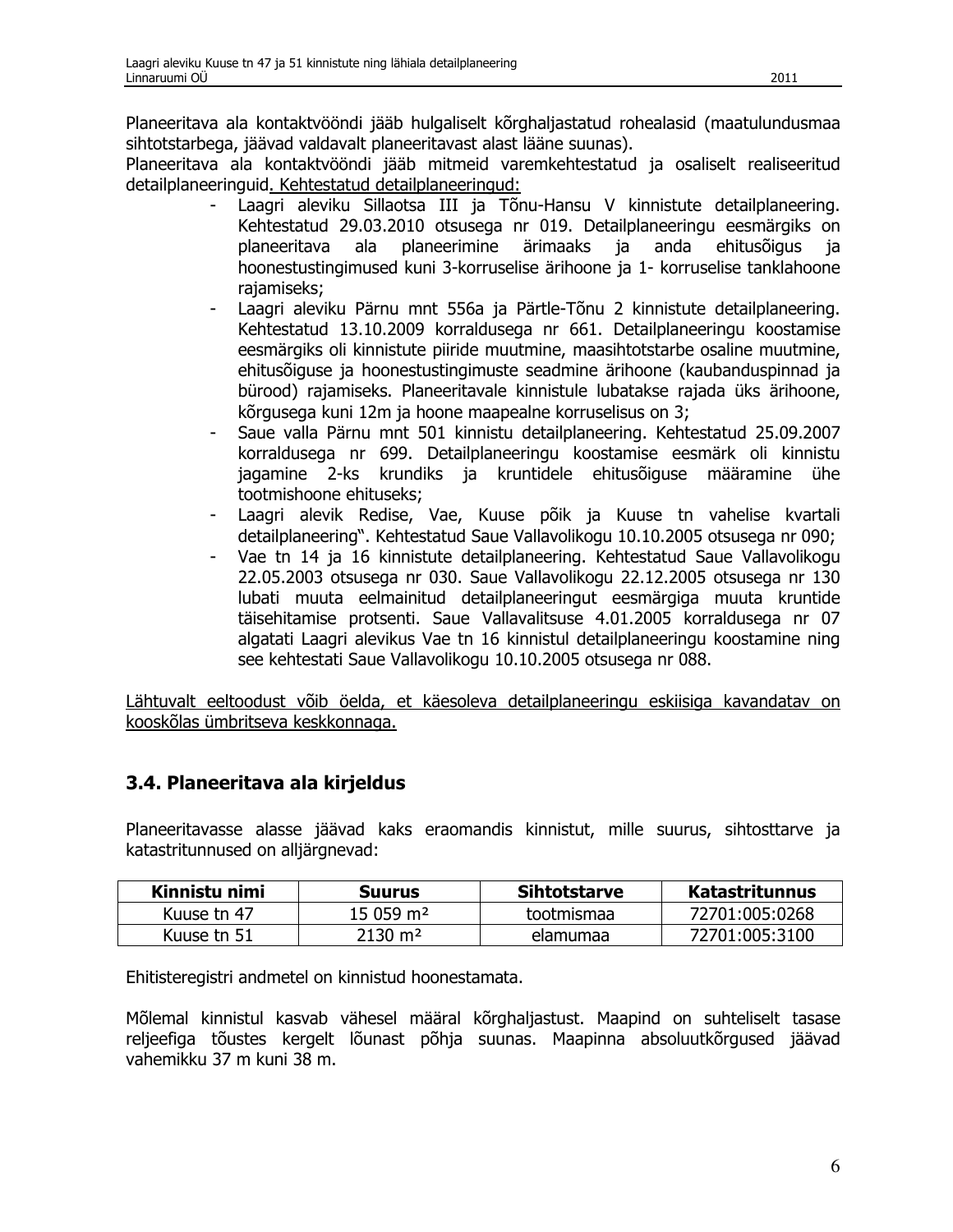Planeeritaval alal puuduvad ühendused tehnovõrkudega. Juurdepääs planeeritavale alale on tagatud perspektiivselt Kuuse tänavalt (hetkel killustikkattega ja kuni 3,8 m laiune). Kõnniteed puuduvad. Lähimad tehnovõrgud paiknevad Kuuse tänava ja Vae tänava teemaa koridorides.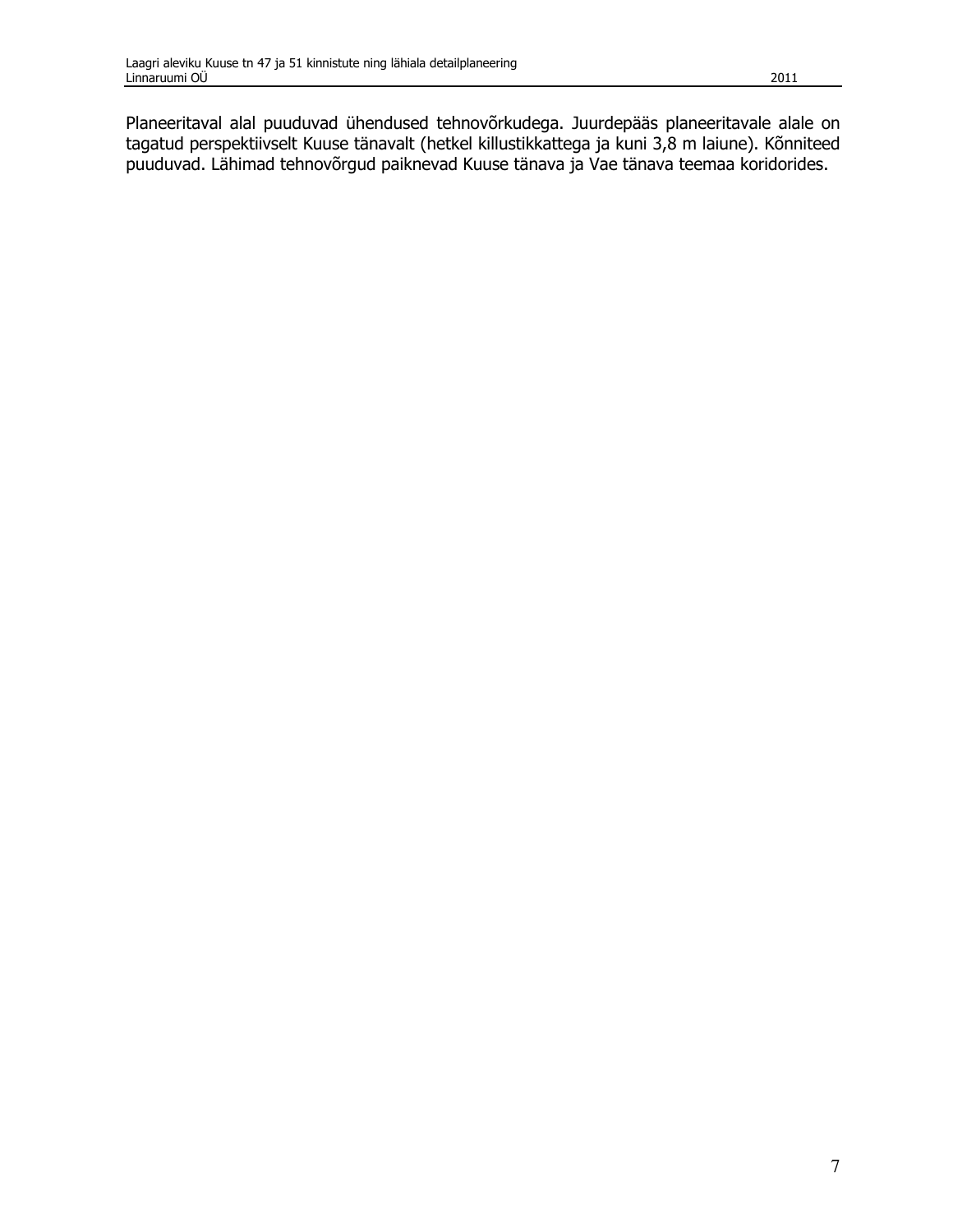## 4. Planeeringuga kavandatav

### 4.1. Linnaehituslikud seoses ja lahenduse kirjeldus

Planeeritav ala asub logistiliselt soodsalt äri- ja tootmispindade rajamiseks, kuna külgneb juba olemasolevate äri- ja laopindadega (n: Vae tn 16) ning raudteega ja Tallinn-Pärnu-Ikla maanteega. Tallinna linna piirist jääb planeeritav ala ca 1,3km kaugusele.

Planeeringu lahendusega nähakse ette 3 krundi moodustamine (detailplaneeringu lahenduse kohaselt on krunte võimalik ka omavahel liita ning krunti nr 3 on võimalik liita ka Vae tn 16 kinnistuga) ning ehitusõiguse määramine kuni 3 maa-pealse korrusega (kuni 14m kõrguste) äri- ja tootmishoonete rajamiseks.

Vastavalt majandus- ja kommunikatsiooniministri määrusele "Ehitise kasutamise otstarvete loetelu" ei tohi antud detailplaneeringuga kavandatud äri- ja tootmismaa kruntidel paikneda järgmise kasutusotstarbega ehitisi:

| 12511 | Maavarade kaevandamise ja töötlemise hoone                   |
|-------|--------------------------------------------------------------|
| 12513 | Keemiatööstuse hoone                                         |
| 12517 | Puidutööstuse hoone                                          |
| 12523 | Vedelkütuse-, gaasi- jm terminali hoidlahoone                |
| 12711 | Loomakasvatushoone, sealhulgas karuslooma- või linnukasvatus |
| 12717 | Metsa-, jahi- või kalamajandushoone                          |
| 12718 | Mineraalväetiste või taimekaitsevahendite hoidla             |

Detailplaneeringu lahendusega on näidatud ka haljastuse ja heakorra põhimõtted ning juurdepääsud kruntidele.

### 4.2. Krundi jaotus

Planeeringuala koosneb 2 kinnistust, millest planeeringu lahenduse tulemusena moodustatakse 3 krunti. Planeeritud kruntide suurused ja maakasutuse sihtotstarbed on järgnevad: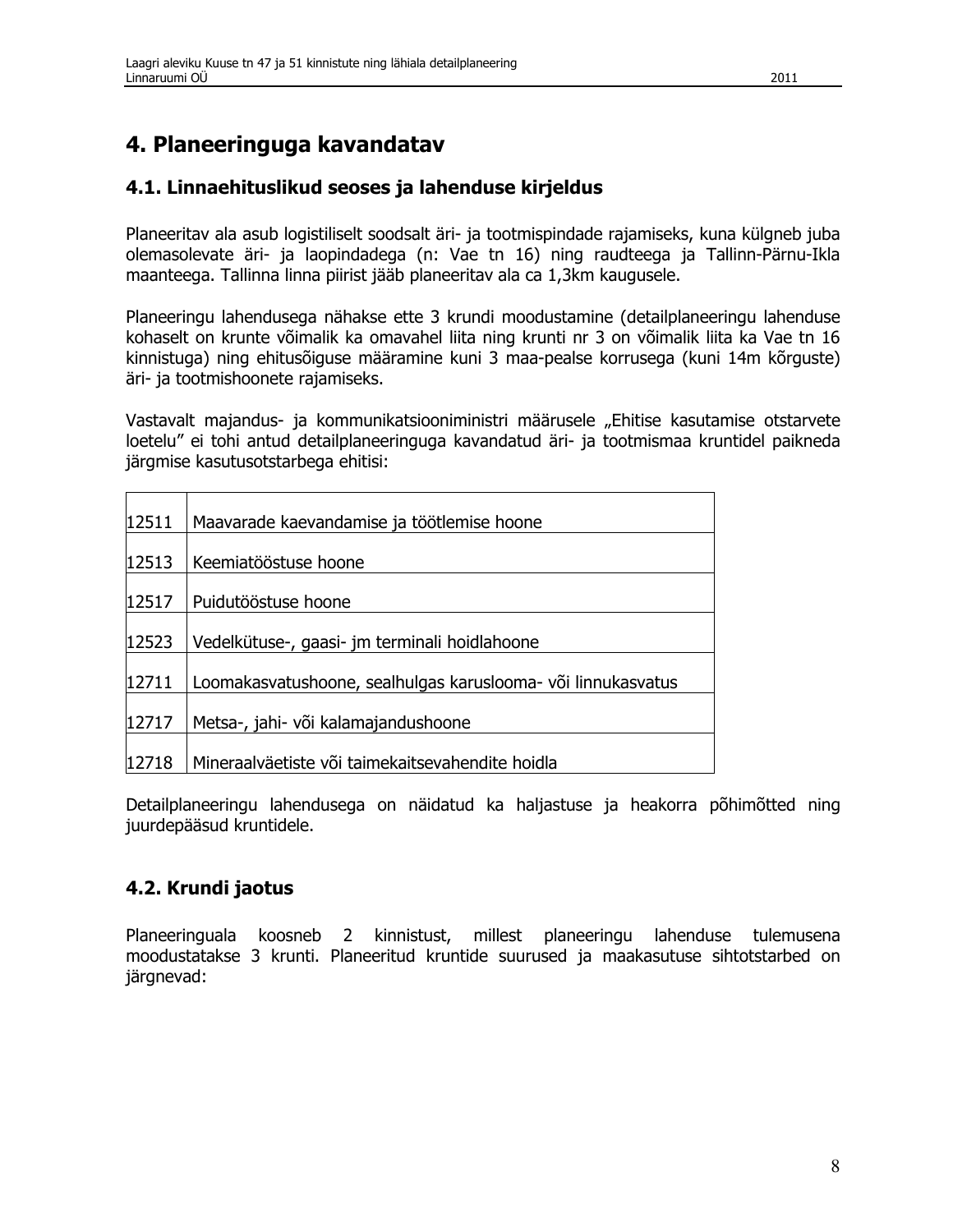| Pos<br>nr | Aadress    | Krundi<br>plan<br><b>Suurus</b><br>(m <sup>2</sup> ) | Krundi plan<br>sihtotstarve<br>(vastavalt<br>kat.üksuse<br>liigile) | Moodustatakse<br>kinnistutest/<br>ajutistest<br>kruntidest | Liidetavate<br>osade<br>suurus<br>(m <sup>2</sup> ) | Osade senine<br>sihtotstarve<br>(vastavalt<br>kat.üksuse liigile) |
|-----------|------------|------------------------------------------------------|---------------------------------------------------------------------|------------------------------------------------------------|-----------------------------------------------------|-------------------------------------------------------------------|
|           | Krunt nr 1 | 7640                                                 | Ä+Th                                                                | Kuuse tn 47                                                | $+7640$                                             | tootmismaa                                                        |
|           | Krunt nr 2 | 6931                                                 | Ä+Th                                                                | Kuuse tn 47                                                | $+6931$                                             | tootmismaa                                                        |
| 3         | Krunt nr 3 | 2618                                                 | Ä+Th                                                                | Kuuse tn 47<br>Kuuse tn 51                                 | $+488$<br>$+2130$                                   | tootmismaa<br>elamumaa                                            |

Planeeringu lahendus näeb ette võimaluse kruntide liitmiseks tingimusel, et liidetavate kruntide ehitusõigused moodustuvad liitmise tulemusena tekkinud uue krundi ehitusõiguse järgmiselt: lubatud hoonete arvud liituvad, hoonete lubatud kõrgus ei muutu, hoonete alused pinnad liituvad. Juhul, kui krunte ei liideta ja soovitakse hooneid ehitada krundi piiril kokku, on planeeringu lahendusega kruntide pos 1 ja 2 ning pos 2 ja 3 vahelisele piirile ette nähtud tulemüürid. Krunti nr 3 on lubatud liita ka Vae tn 16 kinnistuga, selle tulemusena suureneb liitumise tulemusena tekkinud krundi ehitusõigus krundile nr 3 antud ehitusõiguse võrra.

Detailplaneeringu alal krunditud maa bilanss:

- äri- ja tootmismaa: 17 189 m<sup>2</sup>;

### 4.3. Krundi ehitusõigus

Planeeringu lahendusega nähakse kruntidele ette järgmine ehitusõigus:

| Pos<br>nr | Krundi aadress<br>või aadressi<br>ettepanek | Hoonete alune<br>pind, m <sup>2</sup> | Hoonete arv<br>krundil | Maks<br>korruselisus/<br>katuseharja<br>kõrgus, m | Suletud brutopind,<br>m <sup>2</sup> |
|-----------|---------------------------------------------|---------------------------------------|------------------------|---------------------------------------------------|--------------------------------------|
|           | Krunt nr 1                                  | 3100                                  |                        | $3/14$ m                                          | 9300                                 |
|           | Krunt nr 2                                  | 2800                                  |                        | $3/14$ m                                          | 8400                                 |
|           | Krunt nr 3                                  | 1100                                  |                        | $3/14$ m                                          | 3300                                 |

## 4.4. Olulisemad arhitektuurinõuded ehitistele

Rajatavad hooned peavad olema kaasaegse ja kõrge arhitektuurse tasemega. Olulisemad arhitektuurinõuded on:

- hoonete välisilme peab olema esinduslik;
- lubatud katusetüüp: lame-, kald- või viilkatus, kaldega 0 kuni 15 kraadi;
- fassaadi viimistlusmaterjal: klaas, betoon, puit, vineer, krohvpinnad, lubatud ka  $\sim$ erinevate viimistlusplaatide kasutamine;
- piirdeaed lubatud kõrgusega kuni 1,5 m, lubatud piirde tüüp: läbipaistev piire, asukoht  $\omega_{\rm{eff}}$ täpsustub ehitusprojekti staadiumis;
- sokli kõrgus kuni 1,1 m;  $\sim$  .
- rajatavad hooned peavad omavahel moodustama arhitektuurselt ühtse terviku;
- hoonete eskiisprojektid kooskõlastada Saue Valla arhitektiga.  $\mathcal{L}^{\pm}$

2011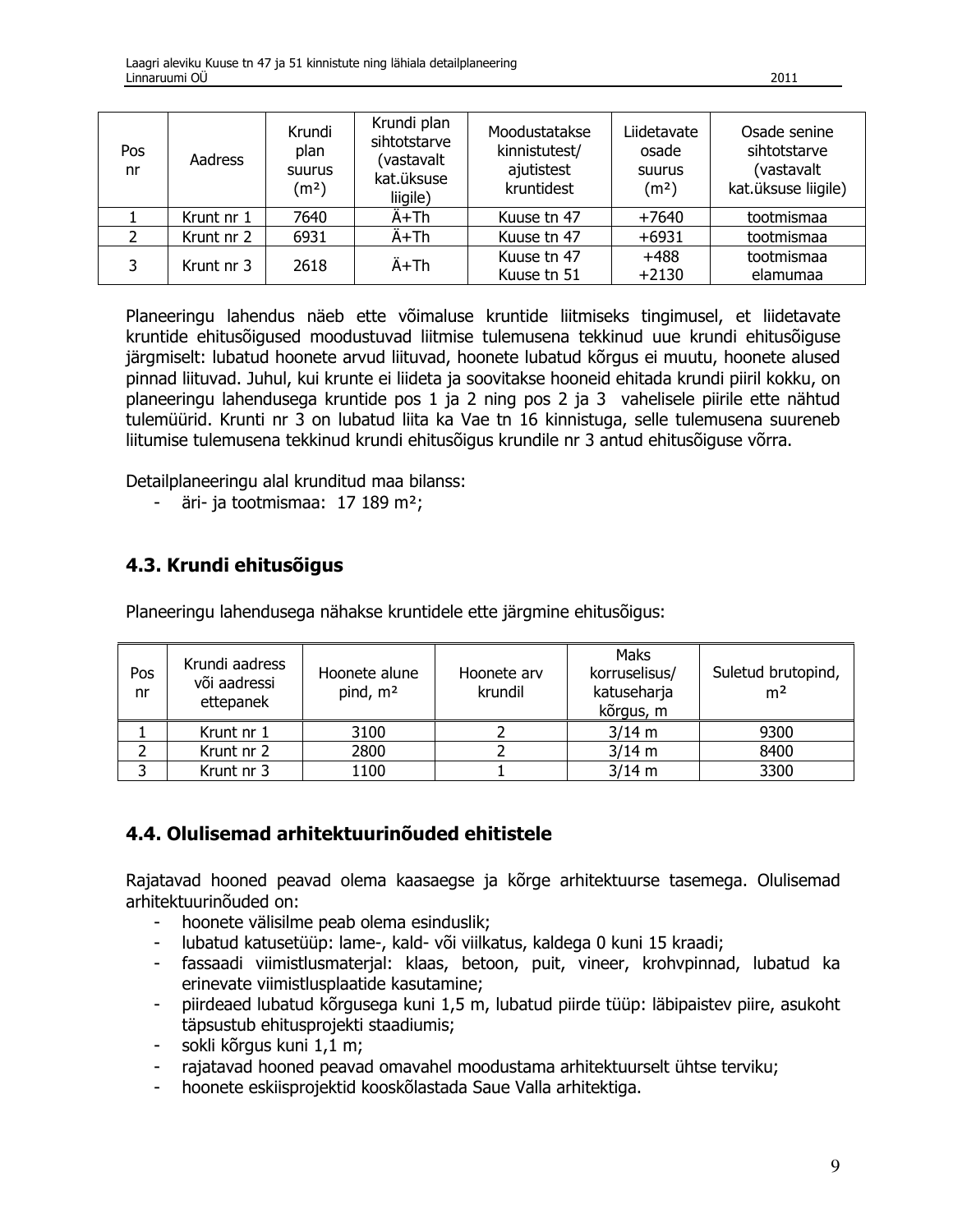Nõuded ehitusprojekti koostamiseks:

- hoonete projekteerimisel arvestada standardiga EVS 840:2003 "Radooniohutu hoone projekteerimine":
- hoonete projekteerimisel tuleb arvestada välisõhu kaitse seaduses § 66 lg 2 sätestatud  $\sim$ tingimustega, et saasteaineid välisõhku väljutavad korstnad, ventilatsiooniavad ja torud jääksid vähemalt 50 m kaugusele eluhoonetest ning samuti § 27 "Saastatuse taseme piir-ja sihtväärtused saasteallika mõjupiirkonnas" sätestatud nõudega.
- äri-ja tootmishoonete tegevusest põhjustatud müratase ei või ületada olemasoleva elamuala välisterritooriumil 60 dB päeval ja 45 dB öisel ajal ning tehnoseadmete müra ei tohi ületada 50 dB päeval ja 40 dB öösel.
- planeeritav ala paikneb Keila-Tallinn raudtee ääres jäädes müra ja vibratsiooni mõjualale. Seetõttu tuleb hoonete projekteerimisel arvestada Sotsiaalministri 17. mai 2002. a määruse nr 78 "Vibratsiooni piirväärtused elamutes ja ühiskasutusega hoonetes ning vibratsiooni mõõtmise meetodid" ja Sotsiaalministri 04. märtsi 2002. a määruse nr 42 "Müra normtasemed elu-ja puhkealal, elamutes ning ühiskasutusega hoonetes ja mürataseme mõõtmise meetodid" nõuetega ning rakendada hoonetes normeeritud müratasemete tagamiseks EVS 842:2003 "Ehitiste heliisolatsiooninõuded. Kaitse müra eest" nõudeid.

### 4.5. Tänavate maa-alad ja liikluskorralduse põhimõtted

Juurdepääs planeeritud kruntidele on tagatud Kuuse tänavalt. Kuuse tänav on hetkel killustikkattega sõidutee, mille teemaa laius on ca 14 m. Detailplaneeringu lahendusega nähakse ette Kuuse tänava ehitus musta tolmuvaba kattega kuni 7 m laiuseks sõituteeks ja sõidutee äärde kuni 2,5 m laiuse kõnnitee rajamise.

Planeeringu lahendusega nähakse ette olemasolevatele tänavatele kaitsevööndi määramine, mille laius on 5-10 m alates teemaa piirist (alus: Teeseadus), kusjuures Kuuse tänava kaitsevööndi laius on 5 m ja Jaama tänaval 10 m.

Parkimine on lahendatud igal krundil individuaalselt. Parkimiskohtade arvutuse aluseks on standard EVS 843:2003 "Linnatänavad", ehitise liigiks on "tööstusettevõte ja ladu", ehitise asukoht "vahevöönd". Igale krundile kavandatud ja normatiivsete parkimiskohtade võrdlus:

- krunt nr 1: 46/46:  $\omega_{\rm c}$
- krunt nr 2: 42/42;
- krunt nr 3: 16/16.

Parkimiskohtade arv ja paigutus täpsustub ehitusprojekti koostamise käigus, kui on teada kavandatavate hoonete täpne kasutus ja brutopinnad. Ehitusprojekti käigus tuleb sõltuvalt kavandatava hoonestuse iseloomust näha ette ka parkimiskohad raskesõidukitele. Kaubavedu ja manööverdamine näidatakse ära ehitusprojekti staadiumis, kui on teada kavandatava hoonestuse täpne iseloom.

Juurdepääs kruntidele on tagatud servituutidega vt ptk 4.11. Planeeritud juurdepääsutee laius on 5,6 m, selle kõrvale on lubatud rajada äärekivideta kõnnitee, kõnnitee ja sõidutee vahele peab jääma min 1 m eraldusala.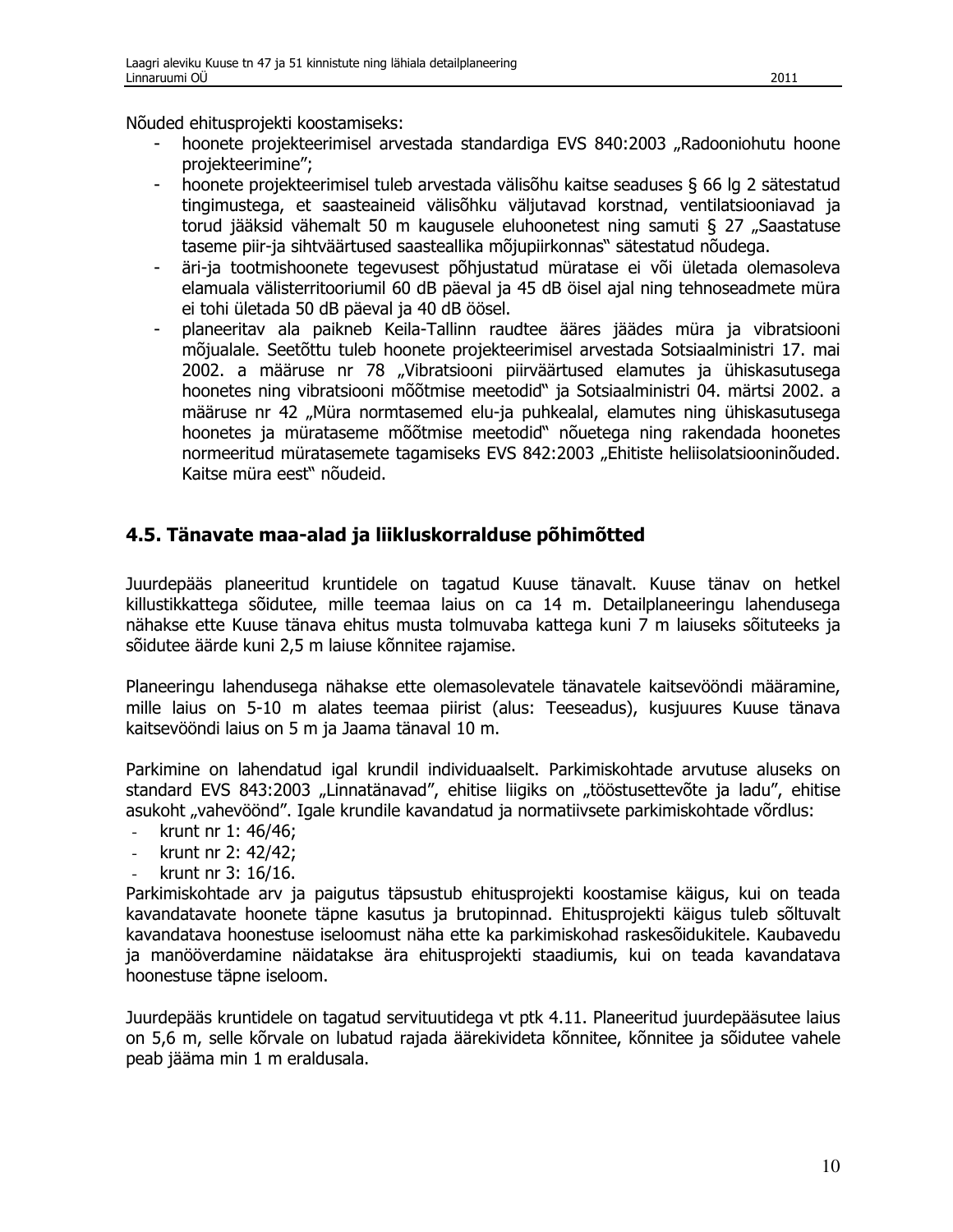#### 4.6. Haljastuse ja heakorrastuse põhimõtted

Planeeritav ala on hetkel osaliselt võsastunud ja osaliselt ilma kõrghaljastuseta.

Planeeringu lahendus näeb ette, et hoonestatavatel äri- ja tootmismaa kruntidel tuleb tagada vähemalt 20% ulatuses haljaspinna säilimine. Kohustuslik on vähemalt kahe realise kõrghaljastuse rajamine kruntidele nr 1 ja 2 vastu Kuuse tn 43a kinnistut.

Jäätmete kogumiseks on igale hoonestatavale krundile ette nähtud jäätmekonteinerid. Jäätmed tuleb koguda kokku eelsorteeritult, jäätmete vedu ja edasine käitlemine peab olema korraldatud selleks vastavat luba omava ettevõtte poolt vastavalt Saue valla jäätmehoolduseeskirjale. Jäätmekonteinerid võivad paikneda nii hoonete mahus kui ka hoovialal, hoovialal paiknemise korral tuleb eelistada visuaalselt vähem silmatorkavaid asukohti. Jäätmekonteinerite asukoht täpsustub ehitusprojekti koostamise käigus.

Talvine lumekoristus on ette nähtud väljaveoga, ajutise lumeladustusalana on lubatud kasutada kruntidele jäävaid kõrghaljastuseta haljasalasid.

### 4.7. Tehnovõrkude ja – rajatiste paigutus

Ehitusprojekti staadiumis tuleb kõigilt võrguvaldajatelt taotleda täpsustatud tehnilised tingimused ning tööjoonised kooskõlastada võrguvaldajatega täiendavalt.

Vee- ja reoveevarustus

Veevarustuse planeerimise aluseks on AS Kovek tehnilised tingimused, väljastatud 11.10.2011.

Planeeritava ala hinnanguline veetarbimine on 18m3/d, reovee heide on 18m3/d. Tarbimiskogused täpsustuvad ehitusprojekti käigus, kui on teada täpsem tootmistegevus kavandatud hoonestuses.

Planeeritava ala veevarustus on lahendatud Kuuse tänava olemasoleva ringvõrgu De 110mm torustikust Kuuse ja Vae tänavate ristmikul. Planeeritud kruntide veevarustus on kavandatud tupikvõrguna De 90mm torustikuna piki planeeritavat juurdepääsuteed, liitumispunktid jäävad planeeritud kruntidele. Planeeritud torustikele on võrguvaldaja kasuks ette nähtud servituudiala seadmine. Planeeritava tupiktrassi lõppu tuleb ehitusprojekti staadiumis näha ette hüdrant, hüdrandi asukoht sõltub hoonete paiknemisest ja sellest, kas planeeritud kruntide liitmisest

Heitvete ärajuhtimisel on planeeritud reoveepumpla (vt Tehnovõrkude koondplaan). Reoveepumplast pumbatakse reovesi Kuuse ja Vae tänavate ristmikul asuvasse voolurahustuskaevu. Planeeritud pumpla paigutatakse planeeritud juurdepääsutee äärde, juurdepääsutee ja planeeritud kõnnitee vahelisele alale.

Sademeveed kogutakse kokku lahkvoolsena reoveest. Saju-, pinna- ja drenaaživett ei ole lubatud juhtida reoveekanalisatsiooni. Saju-, pinna- ja drenaaživesi kogutakse kokku ja pumbatakse olemasolevasse isevoolsesse kollektorisse Vae ja Kuuse tänavate ristmikul.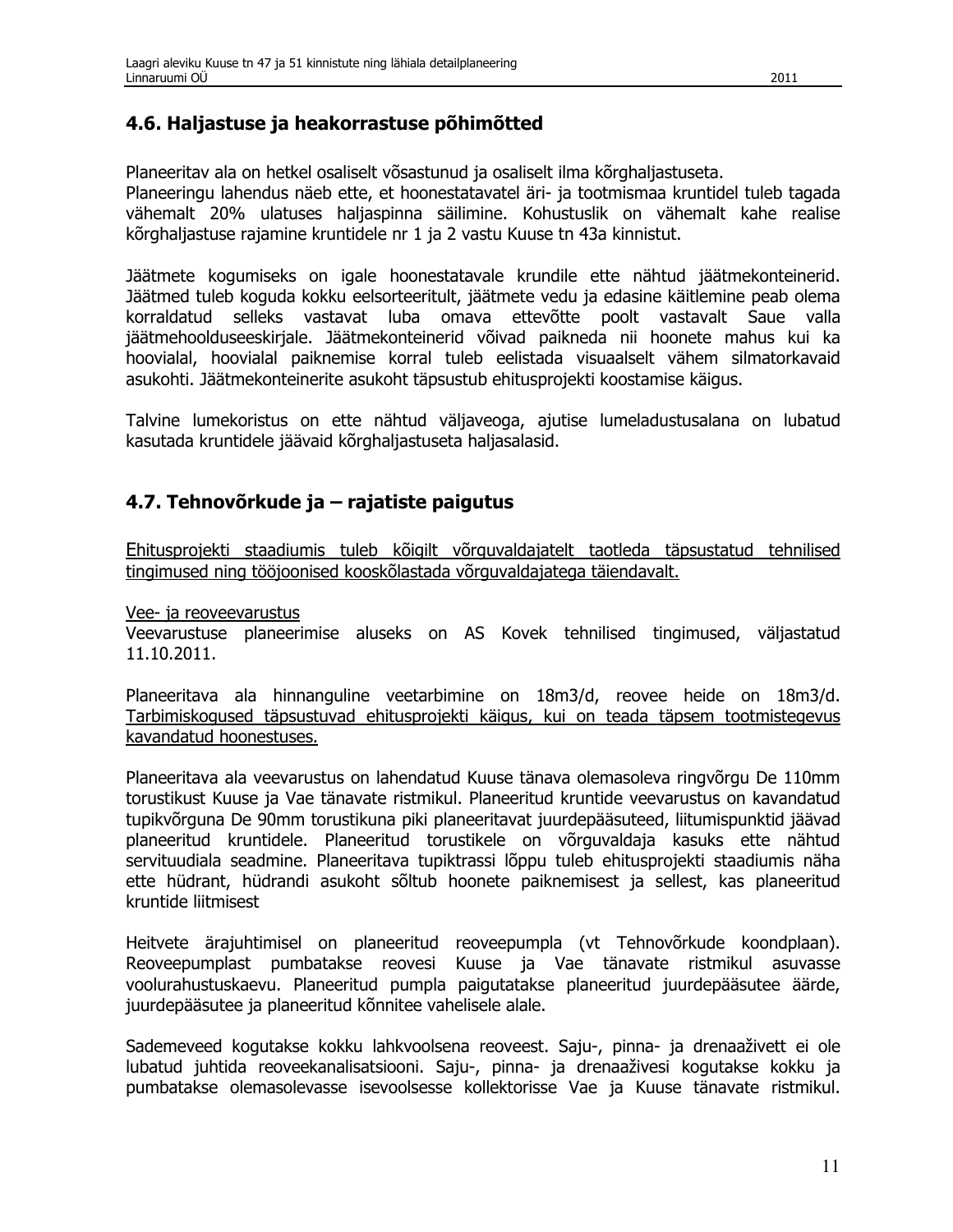Planeeritud pumpla paigutatakse planeeritud juurdepääsutee äärde, juurdepääsutee ja planeeritud kõnnitee vahelisele alale.

Planeeritud saju-, pinna- ja drenaaživesi maksimaalne ööpäevane vooluhulk on arvutuslikult 36,6m3/d. Väljakutelt ja platsidelt kogutav liigvesi tuleb enne sademeveetorustikku juhtimist puhastada, selleks tuleb ehitusprojektiga planeeringuala piires ette näha liiva- ja õlipüüdur(rid).

Rajatavad pumplad ja torustikud kuni liitumispunktideni tuleb üle anda võrguettevõttele.

#### **Sidelahendus**

Sidelahenduse planeerimise aluseks on Elion Ettevõtted Aktsiaseltsi tehnilised tingimused nr 17823653, välja antud 18.10.2011.

Planeeritud kruntide tarbeks on ette nähtud asukohad sideliini rajatistele. Rajatavatele hoonetele on ette nähtud sidekanalisatsioonisisendid Kuuse tänava servas kulgevast sidekanalisatsioonist, lähimast sidekaevust nr 16206. Tööprojekti tehnilistes tingimustes määratakse Elioni poolt sidekaablite maht ja sidekaablite paigaldamine juurdepääsuvõrgu osas.

#### Küttelahendus

Detailplaneeringu lahendusega pakutakse välja 2 küttelahenduse alternatiivvarinati: gaasiküte või kaugküte.

Gaasikütte planeerimise aluseks on AS Eesti Gaas tehnilised tingimused nr 26.09.2011 nr 5- $1/244.$ 

Planeeritavat ala läbib AS-ile Eesti Gaas kuuluv B-kategooria gaasitorustik, detailplaneeringu lahendusega nähakse ette olemasoleva gaasitorustiku ümbertõstmine planeeringuala piires, kuna olemasolev gaasitorustik jääb planeeritud hoonete ehitusalasse. Ümbertõstmise lahendus täpsustub ehitusprojekti staadiumis.

Planeeritud kruntide liitumine gaasitorustikuga on planeeritud eelkirieldatud olemasolevalt/ümbertõstetavalt gaasitorustikult. Liitumispunktid gaasivõrguga on tähistatud planeeritud kruntide piiridel. Gaasitorustiku ümberprojekteerimise-ehitamise tingimused ja ehitusprojektide koostamiseks vajalikud tehnilised lähteandmed väljastab AS EG Võrguteenus avalduse alusel ja eelnevalt sõlmitava liitumislepingu alusel.

Kaugkütte planeerimise aluseks on Fortum Termest AS tehnilised tingimused nr 19.10.2011 nr DP 44-11.

Detailplaneeringu Tehnovõrkude koondplaanile on kantud olemasoleva kaugküttevõrgu orienteeruv paiknemine lähtuvalt tehniliste Lisale nr 1. Liitumispunkt olemasoleva kaugküttevõrguga on asub Redise ja Kuuste tänavate ristmikul.

Ehitusprojekti koostamisel tuleb arvestada, et kaugküttevõrgu trassi asukoht tuleb projekteerida arvestusega, et torustiku sisend oleks ruumis, kuhu paigutatakse soojusmõõtur ja soojussõlm.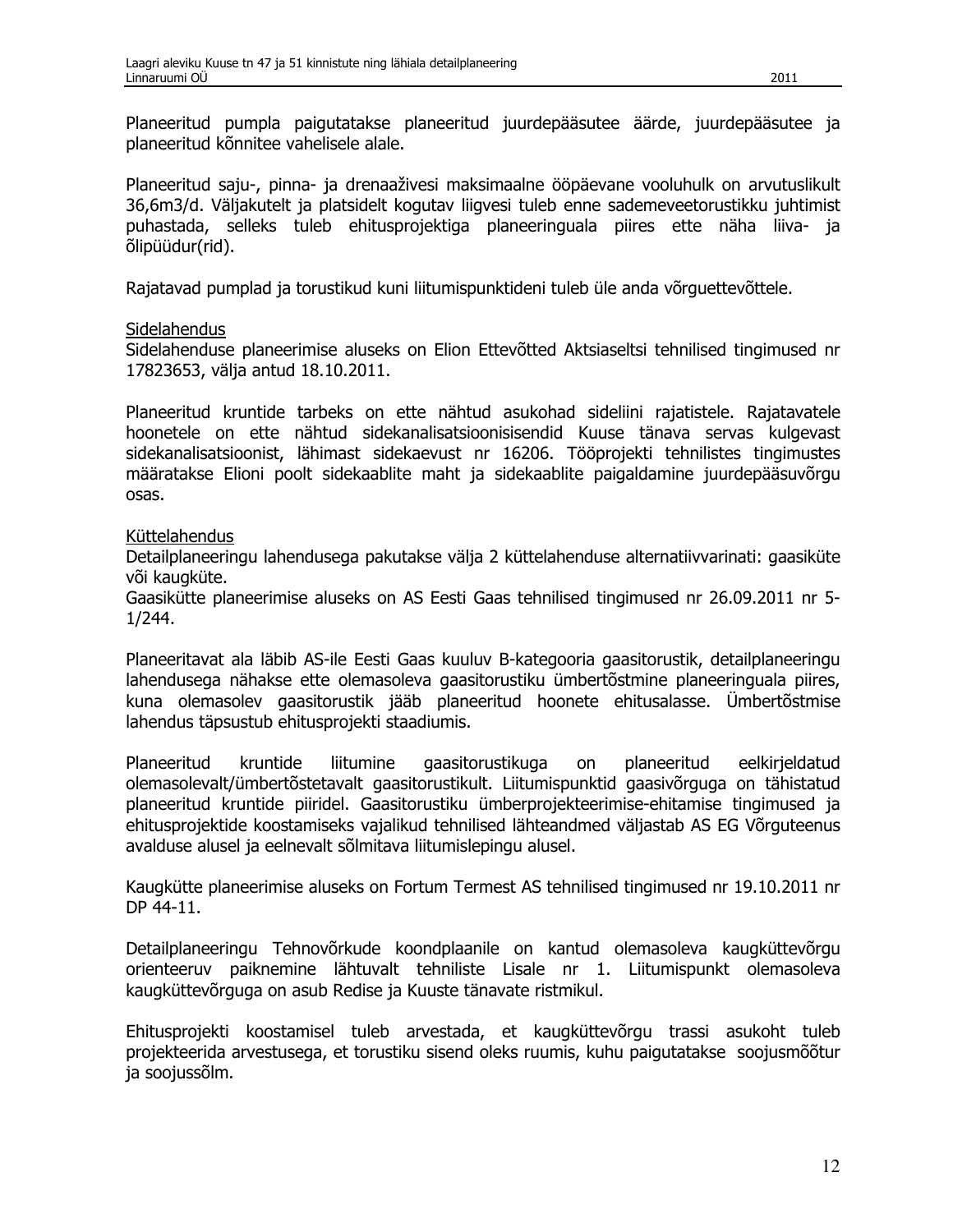Elektrivarustus

Elektrivarustuse planeerimise aluseks on OÜ Sagro Elekter poolt väliastatud tehnilised tingimused nr TT1011 1-15/9, väljastatud 10.11.2011. Planeeritud tarbimisvõimsus: 2x3x400A+3x200A

Antud kinnistute elektrienergiaga varustamiseks projekteerib ja ehitab OÜ Sagro Elekter välja liitumispunktid planeeritud kruntide piiridele Kuuse tn 55 kinnistul paikneva alajaama baasil. Liitumispunktid OÜ-ga Sagro Elekter on mõõtekilpides tarbija toitekaabli kingadel.

Elektrienergia saamiseks tuleb tarbijal sõlmida liitumisleping ja tasuda liitumistasud. Liitumise eelduseks on, et Kuuse tn 55 kinnistu omanik annab olemasoleva alajaama üle OÜ-le Sagro Flekter.

Kuuse tänava äärde on ette nähtud tänavavalgustus algusega Kuuse ja Vae tänavate ristmikul paiknevast tänavavalgustusest.

## 4.8. Tuleohutuse tagamine

Planeeritud äri- ja tootmishoonete minimaalne tulepüsivusklass on TP1. Planeeritud kruntide hoonestusalad on paigutatud selliselt, et lubatud on ka hoonestamine planeeritud kruntide piirideni (kruntide liitmisel on lubatud piiriülene ehitus, vt ptk 4.2.). Hoonestamisel krundi piirini tuleb kasutada tuldtõkestavaid konstruktsioone seintel, mis paiknevad vastastikku ja mille vaheline kaugus on alla 8 m.

Tulekustutusvesi lahendatakse detailplaneeringus olemasoleva veevarustuse baasil. Lähim hüdrant asub planeeritava ala vahetus naabruses Vae tn 19 kinnistu edelanurgas Vae ja Kuuse tänavate ristmikul, planeeritud tupiktee lõppu tuleb samuti sobivasse kohta paigutada hüdrant (Tehnovõrkude koondplaanil näidatud asukoht on illustratiivne). Tuletõrje veevõtu vajadus Jahendada vastavalt Eesti standardile EVS 812-6:2005. Kõik hooned ehitatakse vastavalt Eesti Vabariigi määrusele nr 315 2004. a. Täpne tulekustutusvee varustuse lahendus antakse ehitusprojekti staadiumis.

## 4.9. Keskkonnakaitse abinõud

Keskkonnamõju strateegilise hindamise läbiviimine detailplaneeringu koostamisel ei ole vajalik lähtuvalt Saue Vallavalitsuse 21.06.2011 korraldusest nr 411 "Laagri aleviku Kuuse tn 47 ja 51 kinnistute ning lähiala detailplaneeringu algatamine ning keskkonnamõju strateegilise hindamise mittealgatamine".

Planeeritaval alal tekkivad jäätmed tuleb koguda kokku sorteeritult ja paigutada selleks ettenähtud kogumiskonteineritesse. Igale krundile on ette nähtud oma konteinerid. Ühise sorteeritud jäätmete kogumiskoha loomist ei peeta otstarbekaks. Jäätmete vedu ja edasine käitlemine peab olema korraldatud selleks tegevuseks luba omava ettevõtte poolt vastavalt Jäätmehoolduseeskirjale.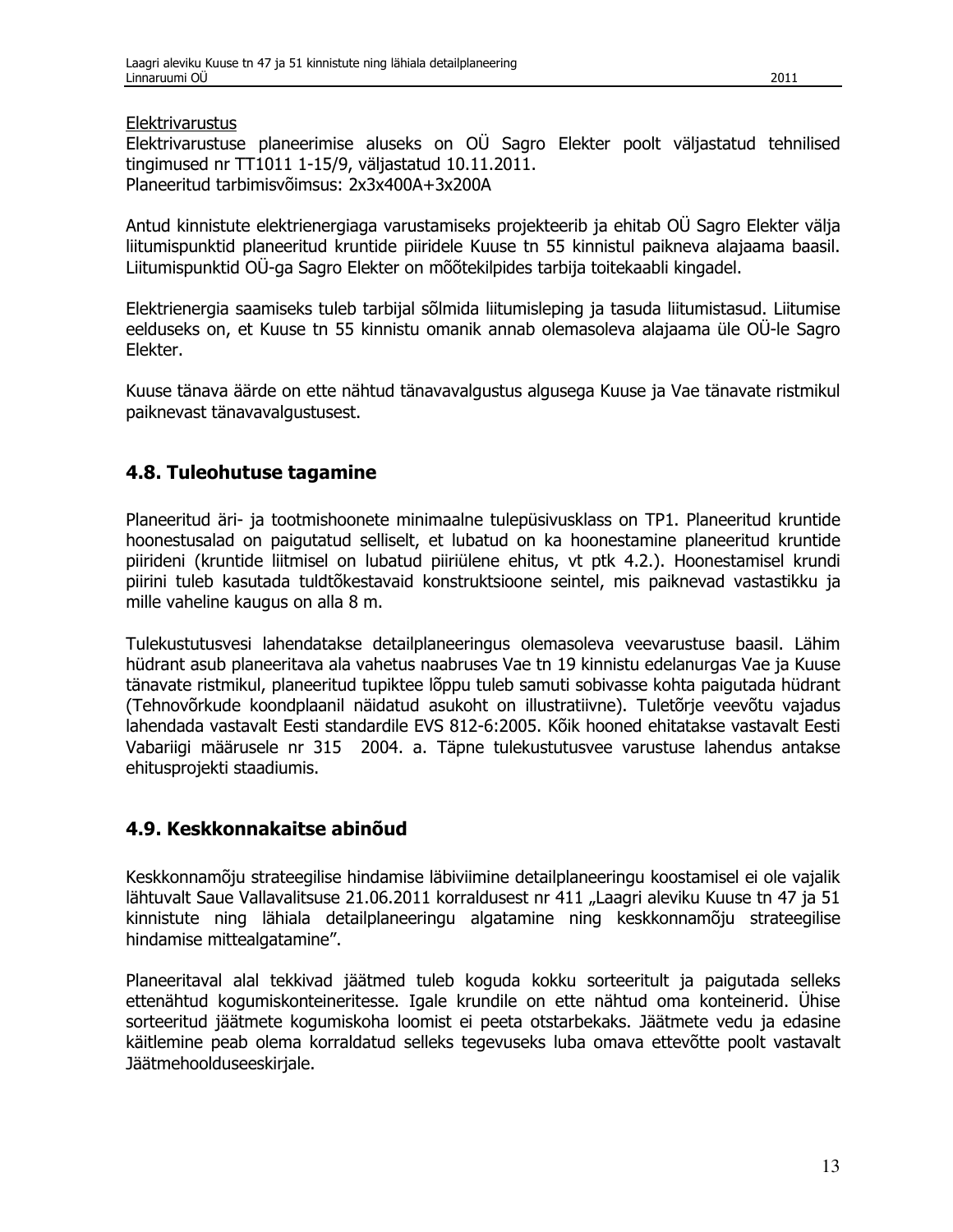Kuna planeeritav ala asub võimaliku radooniohuga piirkonnas, tuleb hoonete projekteerimisel arvestada Eesti Standardiga EVS 840:2009 "Radooniohutu hoone projekteerimine".

Olemasolev raudtee jääb planeeringualast 70m kaugusele lõunasse, vajadusel kasutada müra ja vibratsiooni vähendavaid meetmeid.

Planeeritavate hoonete soojavarustust on kirjeldatud ptk 4.7.

Planeeritava ala sade- ja liigvete ärajuhtimist on kirjeldatud ptk 4.7.

Ehitiste aluse huumusmulla käitlemine peab toimuma vastavalt jäätmehoolduseeskirja nõuetele. Rajatiste ja hoonete ehitusprojektid tuleb enne ehitusloa taotlemist kooskõlastada kohaliku omavalitsusega.

### 4.10. Kuritegevuse ennetamine

Kuritegevuse ennetamise abinõud on määratud Eesti Standardi EVS 809-1:2002 "Kuritegevuse ennetamine. Linnaplaneerimine ja arhitektuur" soovituste alusel.

Planeeritav ala asub mitme olemasoleva ja varemplaneeritud hoonestatud krundi vahetus läheduses, mis loob eeldused naabrivalve tekkeks ja toimimiseks.

Planeeritud kruntide juurdepääsuteed ja juurdepääsud on turvalisuse huvides ette nähtud valgustada ja lubatud ümbritseda piirdeaedadega.

## 4.11. Servituutide vajadus

Detailplaneeringu lahendusega on määratud servituudi vajadusega alad järgnevalt:

Krundil nr 1 asuvale:

- juurdepääsuteele 5,6 m laiuses koridoris kruntide nr 2 ja 3 kasuks;
- planeeritud ja olemasolevatele veetorudele igale torule koridoris laiusega 4 m võrguvaldaja kasuks;
- planeeritud sademeveetorule koridoris laiusega 4 m võrguvaldaja kasuks;
- planeeritud ja olemasolevatele reoveetorudele igale torule koridoris laiusega 4 m võrguvaldaja kasuks;
- planeeritud ja olemasolevale sidetrassile igale trassile koridoris laiusega 4 m võrguvaldaja kasuks:
- planeeritud ja olemasolevatele gaasitorudele igale torule koridoris laiusega 2 m võrguvaldaja kasuks;
- planeeritud kaugküttetrassile koridoris laiusega 4 m võrguvaldaja kasuks;  $\sim$
- planeeritud 0,4kV elektrikaablile ja planeeritud liitumiskilbile koridoris laiusega 2 m võrguvaldaja kasuks;

Krundil nr 2 asuvale:

juurdepääsuteele 5,6 m laiuses koridoris krundi nr 3 kasuks.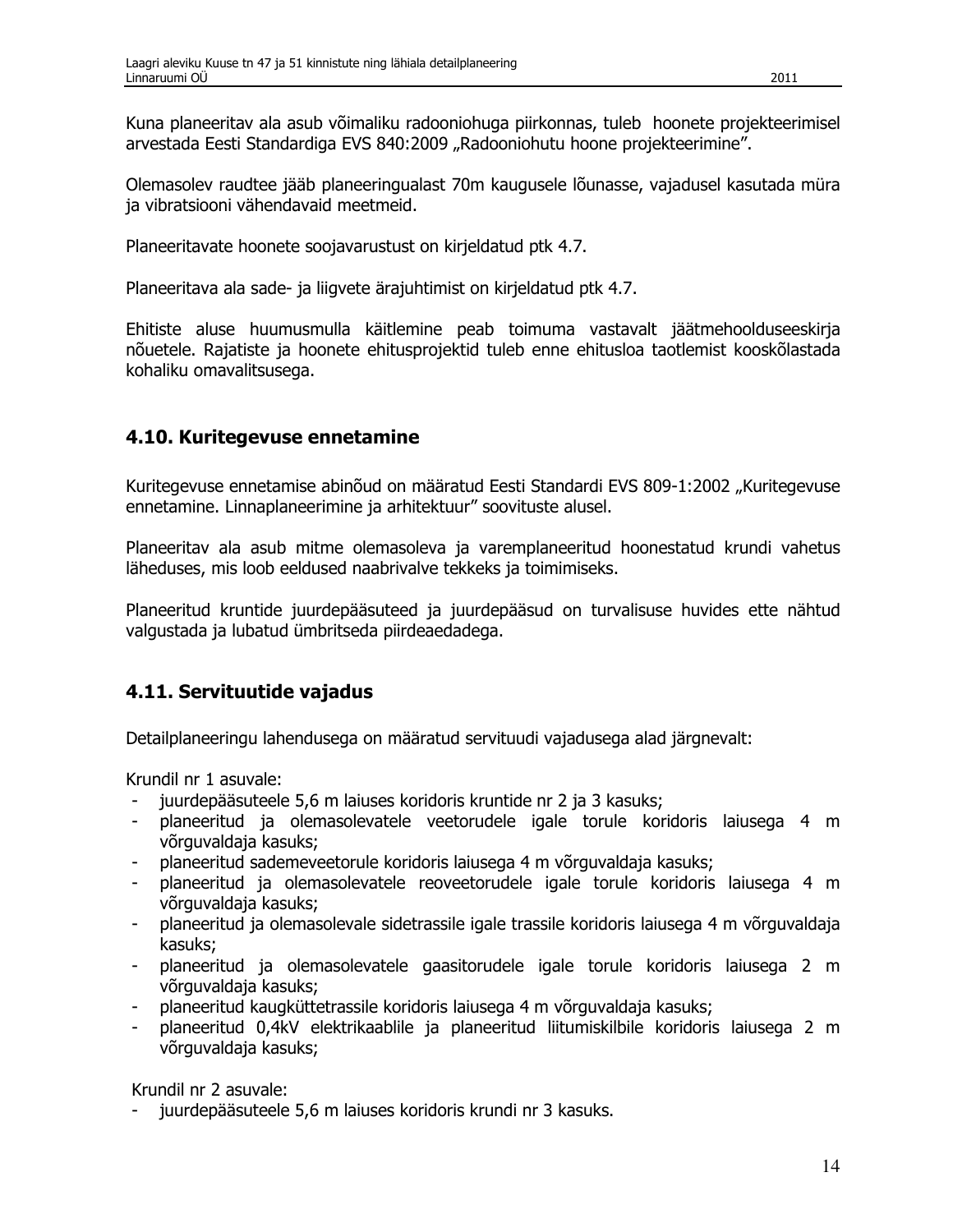- planeeritud veetorule koridoris laiusega 4 m võrguvaldaja kasuks;  $\blacksquare$
- planeeritud sademeveetorule koridoris laiusega 4 m võrguvaldaja kasuks;  $\Box$
- planeeritud reoveetorule koridoris laiusega 4 m võrguvaldaja kasuks;  $\blacksquare$
- planeeritud sidetrassile koridoris laiusega 4 m võrguvaldaja kasuks;  $\omega_{\rm{max}}$
- planeeritud ja olemasolevatele gaasitorudele igale torule koridoris laiusega 2 m  $\equiv$ võrguvaldaja kasuks;
- planeeritud kaugküttetrassile koridoris laiusega 4 m võrguvaldaja kasuks;  $\sim$  .
- planeeritud 0,4kV elektrikaablile ja planeeritud liitumiskilbile koridoris laiusega 2 m  $\omega_{\rm c}$ võrguvaldaja kasuks.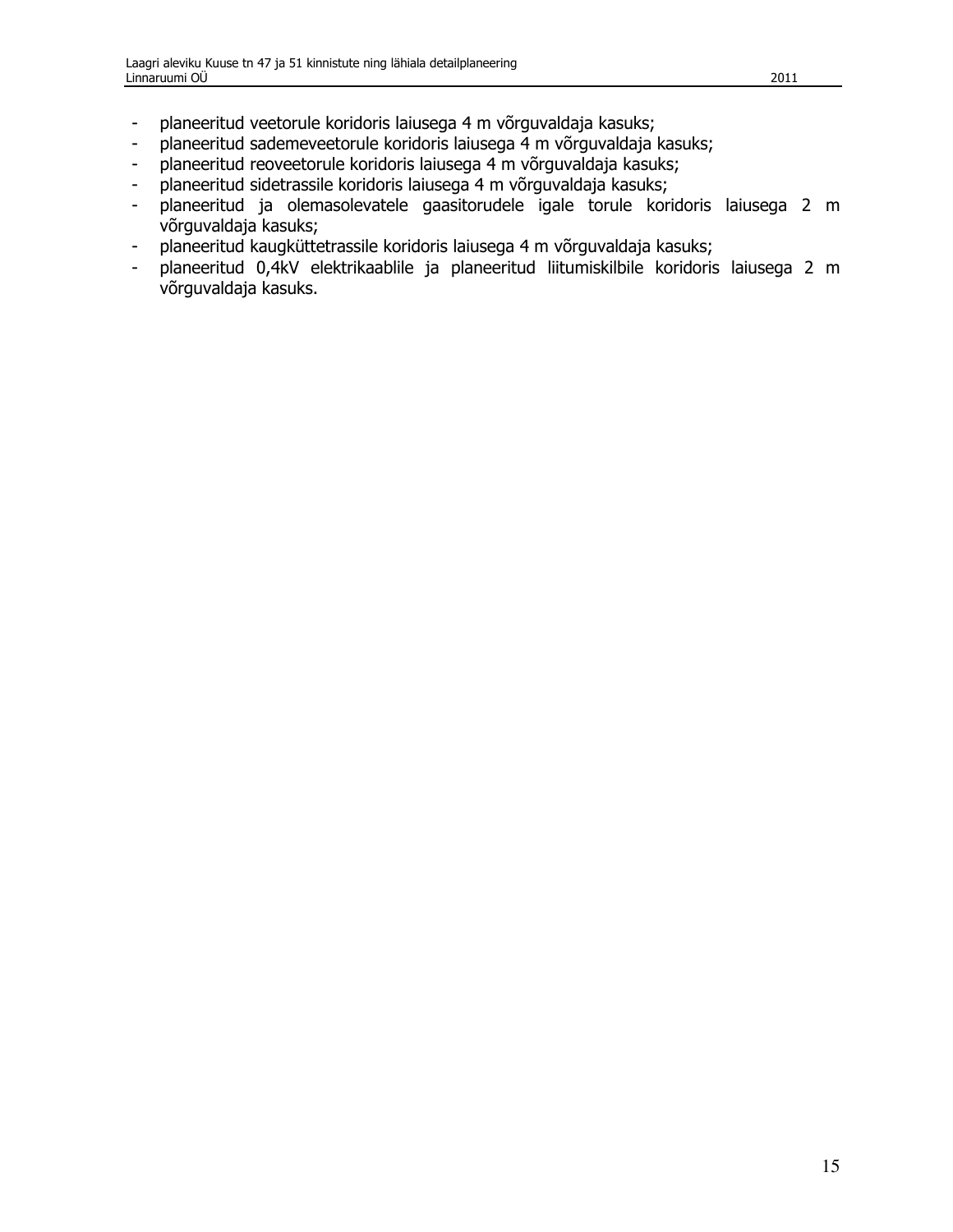- Lisa 1. AS Kovek tehnilised tingimused
- Lisa 2. OÜ Sagro Elekter tehnilised tingimused
- Lisa 3. Aktsiaselts Eesti Gaas tehnilised tingimused
- Lisa 4. Fortum Termest AS tehnilised tingimused
- Lisa 5. Elion Ettevõtted AS tehnilised tingimused
- Lisa 6. Väljavõte kehtivast Saue valla üldplaneeringust